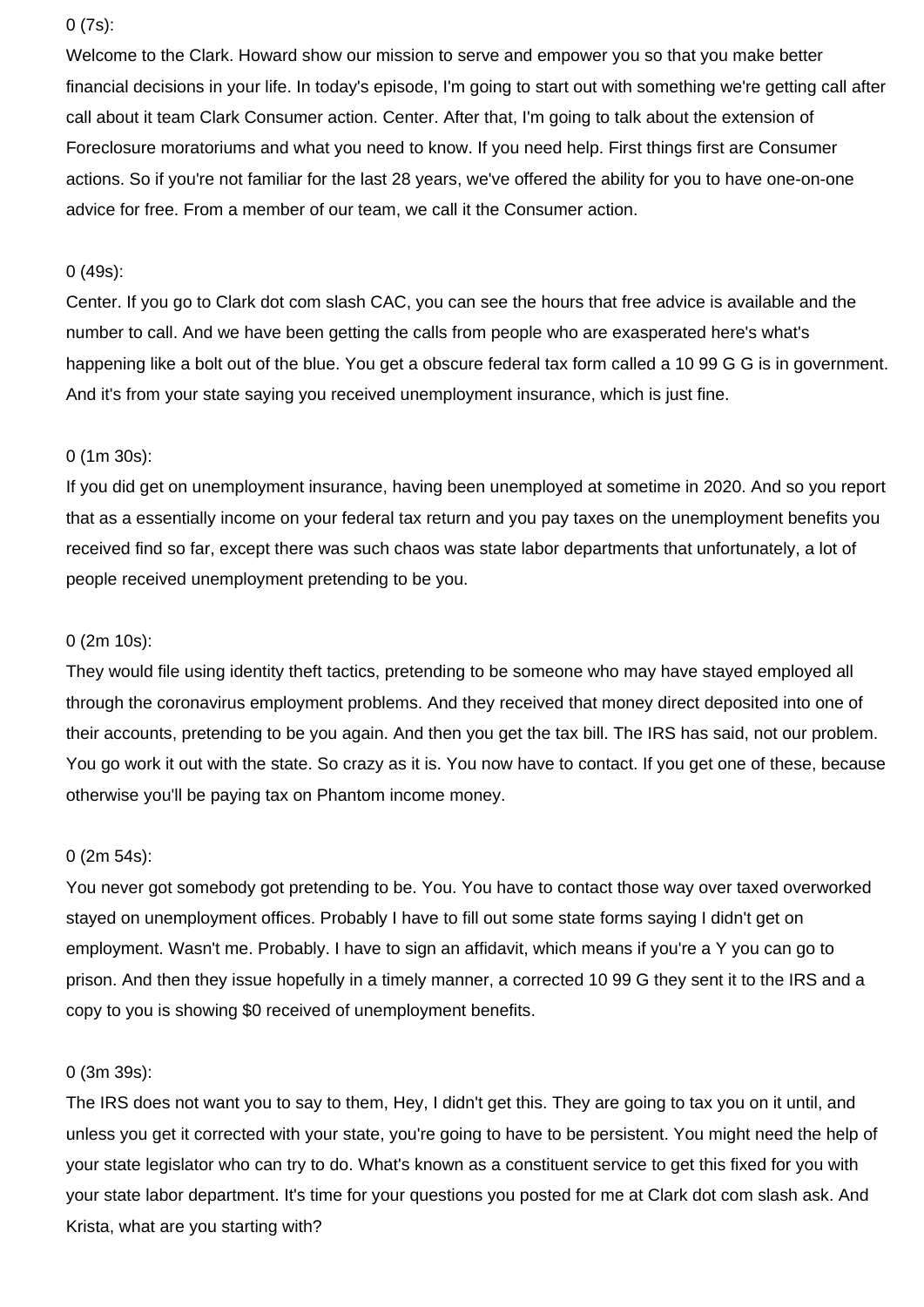# 1 (4m 18s):

You see, I think we're going to start today with Marlene, who says that, unfortunately, she's been out of work since October due to COVID virtually 80% of the emails I received for jobs is spam. There is a phishing epidemic happening, and there are preying on people like myself who are desperately looking for work and will do almost anything. I'm receiving suspicious emails with the hope and promise of a job with links that could lead to God only knows. My question is how can I protect myself? And is there any regulation that prevents these sorts of vicious attempts to attack, attack, vulnerable people?

# 0 (4m 53s):

I am really, really sorry. In any time the economy goes on in the toilet, the scam stirs come out of everywhere. And it is great that you realize that these are fake job opportunities, where people are just on fishing expeditions to get your personal information or your personal details. And so I don't have any way for you to stop it, but what I can tell you you've done that. So great. Marlene is you've warned other people about these fake job scams that are so rife right now is for your situation.

# 0 (5m 36s):

I hope that you are having been unemployed these these many months, that you do soon find a good opportunity for yourself moving forward.

# 1 (5m 49s):

And Georgia says, now that GE will not make any more appliances. Would you recommend buying a GE high-end range? I worry about the need for parts the future.

# 0 (5m 59s):

A first of all, I want to tell you how savvy you are. And you're the second person to ask me this question about GE. So what happens? They call this being an orphan product. When a company stops making a product line and you, by one of them in many times, you will find some of your best buying opportunities. When you buy an orphan product. There are people who've done that with cars. When a company decides to discontinue a model or a line of vehicles where they get a really, really good deal as for spare parts for the cycle, you probably own a major appliance.

#### 0 (6m 45s):

You should be okay on being able to find those parts. It would be unlikely that those parts would not be available moving forward.

# 1 (6m 57s):

Okay. And Paul and Washington says I will be traveling across the country at the end of may. Should I go ahead and grab plane tickets now with the vaccines, getting to people will ticket prices rise quickly.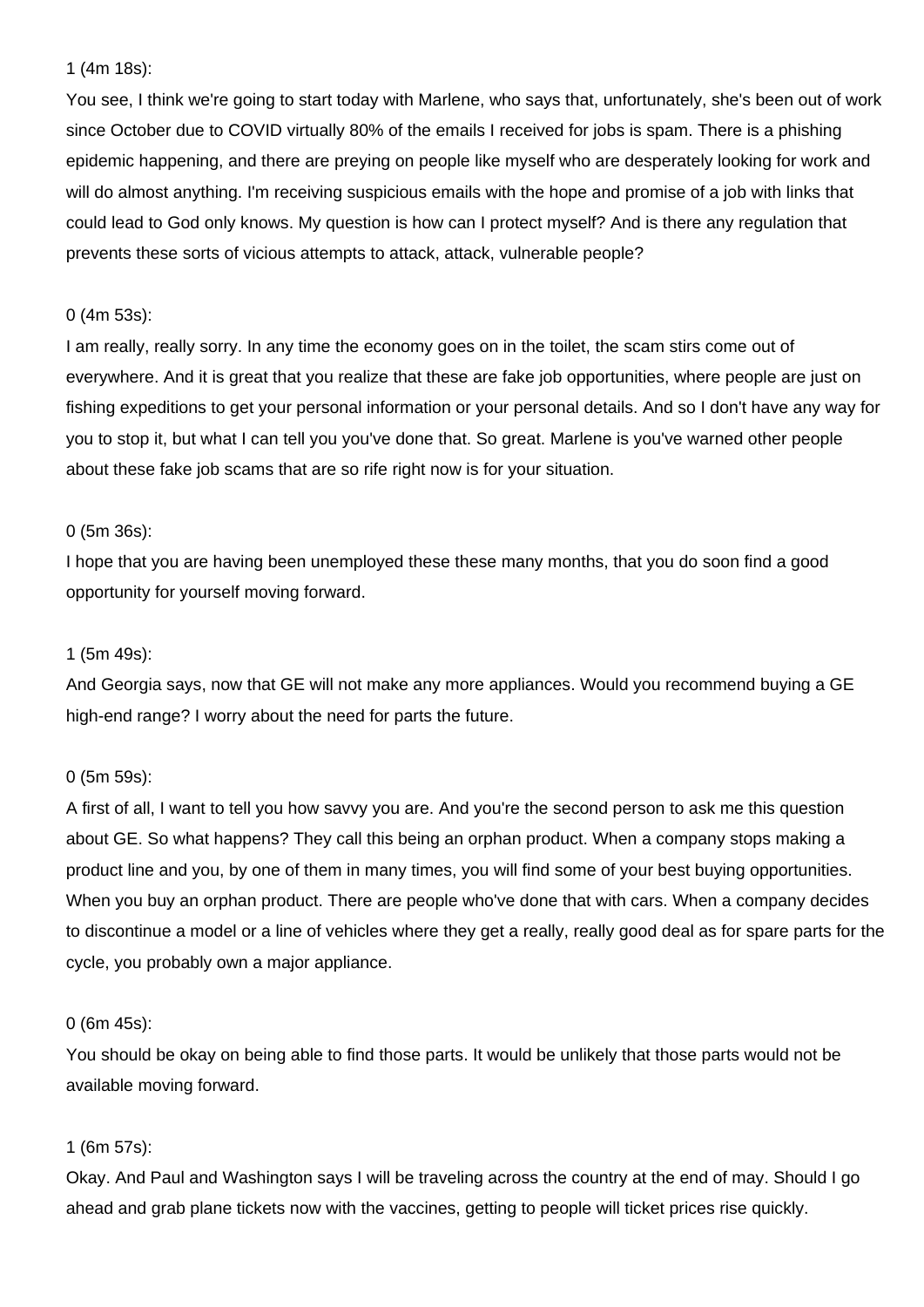## 0 (7m 9s):

It's my expectation. That is people feel that we're moving towards all clear from people getting the vaccine. That there's a lot of pent up demand for travel. Lot of people who love travel, who haven't been doing it, or haven't been able to do it, and there's going to be a burst of activity, booking travel. So I expect we're going to see prices rise quite a bit. I encourage you. If you can find really good deals and you have to know by historical averages, if there are good deals, google.com/flights, it can give you a sense of that with their database.

#### 0 (7m 54s):

Then I would go ahead and buy now, especially if the conditions for rolling that money towards future travel or a very favorable, I would definitely buy a ticket. When you see a deal, be careful with resorts, be careful with a booking through tour operators, because we don't know how solvent any of these people are in the event that you wanted to delay your travel. If they go bust, you're going to lose all your money.

# 1 (8m 27s):

Leo in Ohio says my husband's started buying stocks through a popular app. He has had some serious gains and I'm worried if the money is saved \$50,000, should he close out his accounts and open a new one? Somewhere else?

# 0 (8m 41s):

The money is saved. Money in a brokerage account is insured by a private organization called S I P C securities investors protection corporation. It is not the same is like FDI C insurance, or that is backed by the federal government. But it is something that in the event that a brokerage failed, the money would be protected. The S I P C does not protect you if the brokerage engages in fraud. But if it's an issue of insolvency, then the money is protected and safe.

#### 1 (9m 19s):

Okay? And then Connie in Illinois says in a period of less than three years, my mortgage has been transferred to three different mortgage servicers. And I'm concerned about payments not being recorded or lost during the transfer of my account. What can I do to ensure that my payments are noted so that when my mortgage is paid in full, I won't have any surprises.

#### 0 (9m 37s):

Thank you. Thank you for thinking about this and posting this Question mortgage servicers mess up all the time when servicing rights or transferred from one servicer to another. And then you're the one left having to prove when you figure it out years later, they never credited you for a payment. And then to add salt to the wounds often there'll be massive penalties. They've imposed on you saying you didn't make a particular monthly payment. What you do is print out your own amortization schedule on your mortgage for easy to do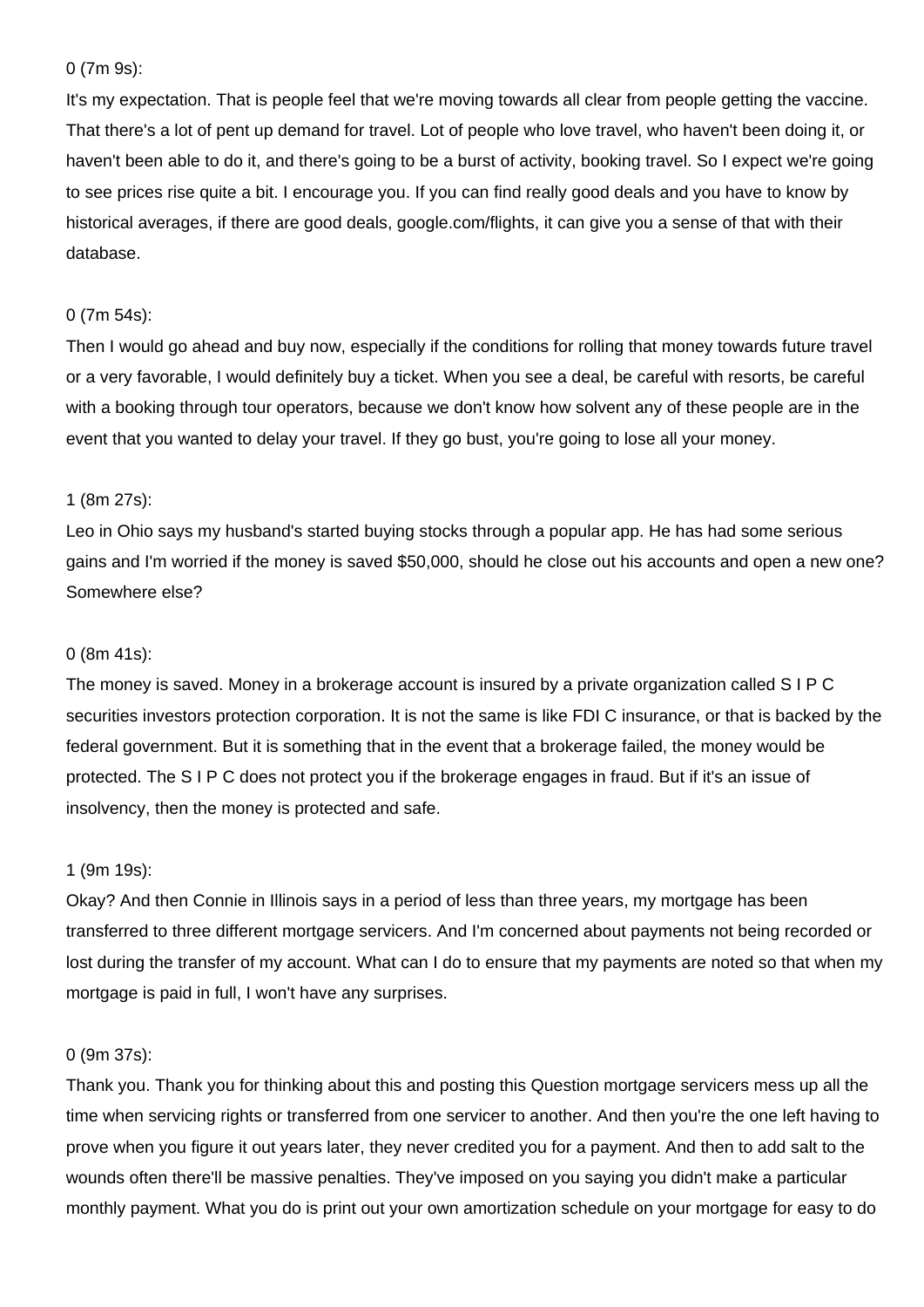easy, quick. All you need is the original date.

#### 0 (10m 18s):

Your loan was taken out the interest rate and the length of loan. And if you just a whatever search engine you use, Google or whatever, put in a mortgage amortization calculator, you'll be able to print one out for, for a, and you track your mortgage with it. And as you make payments with most mortgage servicers, you can see real time. If payments have been applied, when your mortgage servicing rights or transfer, or a mortgage servicing is transferred, or you have the right under federal law to a paid to the old servicer to payments before you really recognize what's happened. And they can't penalize you for that.

#### 0 (11m 0s):

But you wanna keep the good records, track your balance, especially when your servicing rights or Sol. And then if there's any problem, you attack it right. Then not later when a big oops is discovered, maybe months or years down the road coming up on today's podcast. There's news for you. If you've been struggling to pay your mortgage,

#### 2 (11m 29s):

This episode is brought to you by progressive saving money on your car. Insurance is easy with progressive. It's an average savings of over \$750 for customers who switch. And Save in fact, customers can qualify for an average of six discounts on their auto policy with progressive including discounts, just for starting a quote, online or multiple vehicles on their policy. Get your quote online@progressive.com and see how much you could be saving national annual average auto insurance savings by new customers surveyed in 2019 potential savings will vary discounts, vary and are not available in all States and situations.

# 3 (12m 14s):

This podcast is sponsored by visible wireless service phone service should be simple and visible makes that happen. One plan with more of what you want and less of what you don't powered by Verizon with no surprise fees or annual contracts simple, right? And with party pay sharing, the savings is just as simple. Create a party invite as many strangers friends or relatives as you want. And watch the cost of service go down legit, unlimited data messages, and minutes can be all yours for twenty-five dollars a month. When you joined a group of four or more, learn more@visible.com forward slash plan forward slash party hyphen pay that's V I S I B L e.com forward slash plan forward slash party hyphen pay, spread the word and share the savings with party pay by visible terms apply

# 0 (13m 17s):

Last spring. We got question after question after question from people who had lost their jobs or were worried they were going to lose their jobs or income reduced. And they were facing the possibility of eviction from their apartments. Foreclosure on their mortgages. And there were announcements of a foray. A program is available and people were really confused. And then everything kind of settled down and people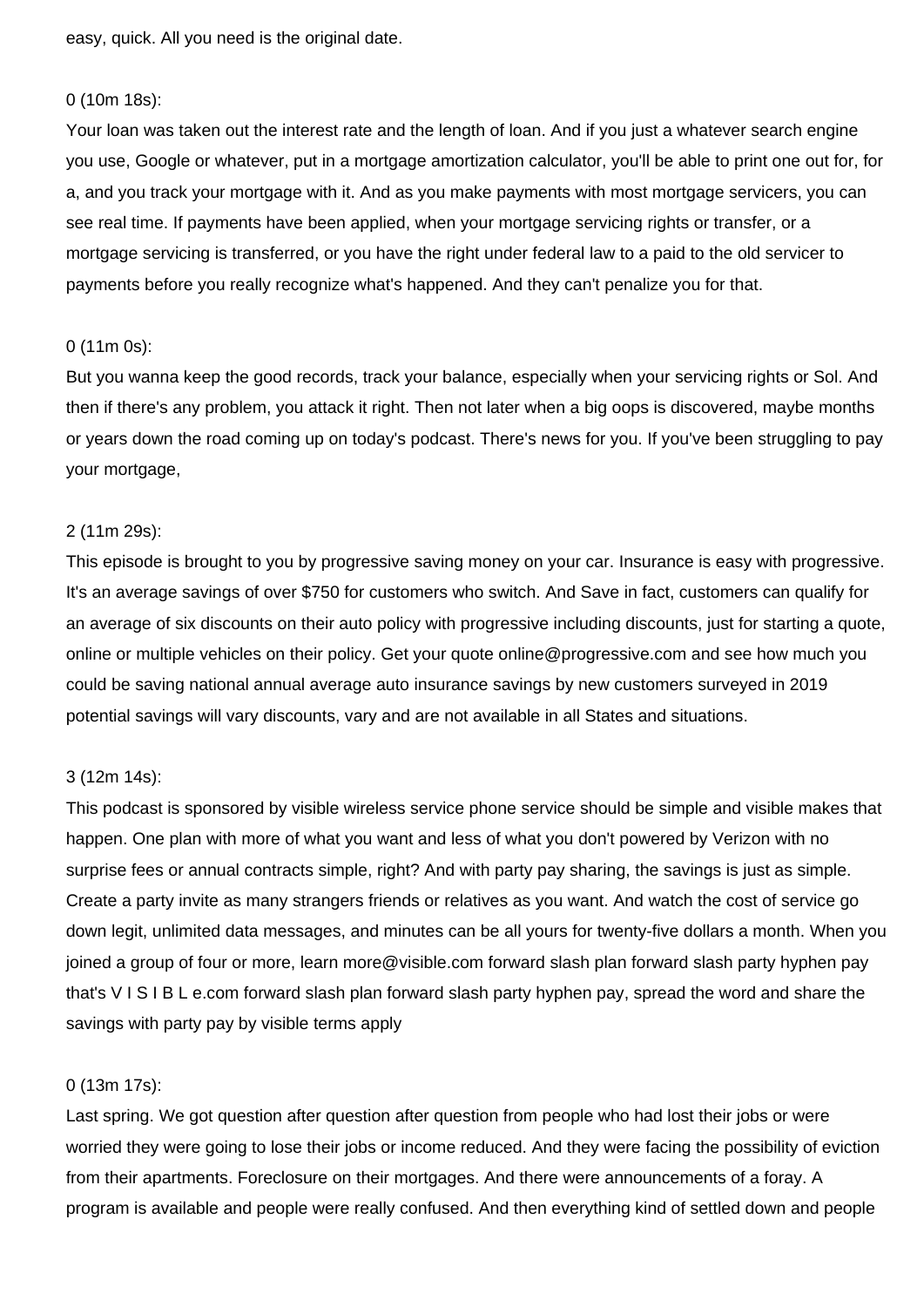who were renters became eligible if they had a demonstrable income loss because of the Corona virus to not face eviction for an extended period of time, that has been extended again through March.

# 0 (14m 6s):

And so people will have gone in some cases a year without making a rent payment. Now there's something that I think there's been some confusion about renters. When the rent payment holiday ends will be subject to the landlords conditions of how you make up up to 12 months of rent, which let's face it. If somebody couldn't pay their rent because they lost their job, they're not going to be able to come up in one fell swoop with 12 months of rent.

## 0 (14m 49s):

But your rights is it looks today, really are going to run out when the eviction moratorium eventually ends and it will end. And then it will be a negotiation between you and your landlord. What happens at that point? The landlord can work out a payment plan with you or say, well, I'm sorry, I'm gonna have to proceed with an eviction and you will not have a good defense in court. 'cause the only thing the landlord has to prove in court is they haven't been paid.

## 0 (15m 30s):

And the only thing that a judge will care about his, can you pay the money you owe? So for renters, all that really happened was it delayed? What could be a terrible outcome at the end, unless you're able to negotiate with your landlord. And I recommend that you don't wait until the end of that process to negotiate. Now, homeowners are in a different situation with mortgages under the mortgage forbearance that went into effect last spring.

# 0 (16m 12s):

If someone was unable to make their mortgage payments, then for three months, they didn't have to do that. Can be extended to six, that it could be extended to 12 months. And at the time that the 12 months is up, that's when multiple options are on the table. Now, remember you're not being reported as delinquent. If you haven't been able to pay, if you have regained employment, you may in fact have the option of doing a refinance of that mortgage, that it will allow you to take the money that has accrued as additional balance with the lender and put it into a new refi.

#### 0 (16m 58s):

The lenders also have the ability to modify your mortgage. And if you've had a year of not making payments, put that at the back end of the remainder of your existing mortgage and the, they also have the ability to work out with you, a payment plan. If they're willing to do that, where you over a period of time would make up the payments that you have missed. The important thing is that you need to have a plant. You need to be active, not reactive, both as a Renner and especially as a mortgage borrower.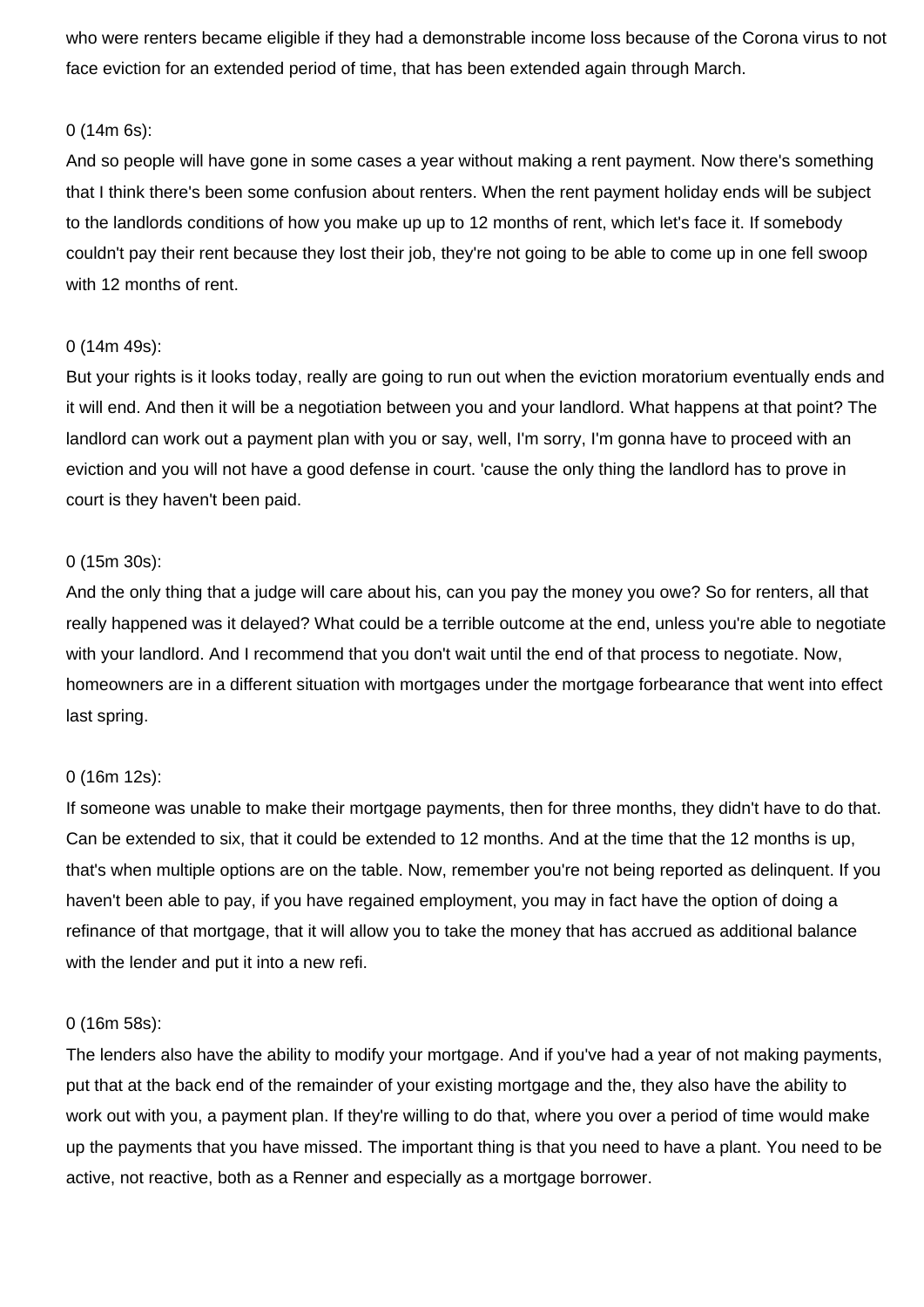# 0 (17m 45s):

Okay. What do you do have another option over the last year? Home prices generally have risen by a fair amount around the country. If all else is not really available as an option, you do have the option of selling your home and knowing that then you don't have to worry about a Foreclosure. So this time compared to the last time when we had the housing bust, the options for homeowners who have not been able to pay are so much better than what we had during the housing bust 2007 to 12 it's time for your questions and Krista, which you got

# 1 (18m 31s):

Lala in Hawaii says, hi, Clark my friend urge me to listen to your podcast for years. And I finally did a couple of years back. I absolutely love it. She also tried to get me to contribute to my retirement, which I wish I had done way sooner as well. And I'm in my thirties, I've had a pretty sporadic work record because of schooling and taking care of family matters. I got a part-time job in 2019, but last it toward the end of 2020, because of COVID. I did manage to save up \$3,000 in opened a Vanguard account with the money. And it's currently in a money market, federal money market fund. I hope to put it into a target retirement fund, but I found out I need \$5,000 to do so. I'm not sure when I can go back to work. Should I wait until I do and contribute another 2000 or should I invest instead in something else?

#### 1 (19m 16s):

And the meaning.

# 0 (19m 18s):

So I, I'm not familiar with the \$5,000 minimum on doing the target retirement fund that I thought that that was 3000 as well. We're going to check on that. The next thing is, as far as what you do, having that money in the federal money market fund is a good decision for now until your employment is solid again. And at that point, I would like you to look at taking that money and putting it in a Roth IRA and add to it as you can, and build up money in that target retirement fund in that Roth IRA.

# 0 (20m 2s):

And that would be a really solid path for you moving forward. I know that Hawaii has been affected the most of any state and the country by unemployment because of Corona virus. The good news moving forward is we got enough shots in arms. There's a lot of pent up desire by a of Americans and people elsewhere in the world, especially to Japan to come back to Hawaii. And I can tell you, I'm one of those people who is dying to get back to Hawaii and the Hawaii tourism market will absolutely boom.

#### 0 (20m 42s):

And the jobs will return as soon as we get enough vaccines and arms. So Vanguard's

1 (20m 48s):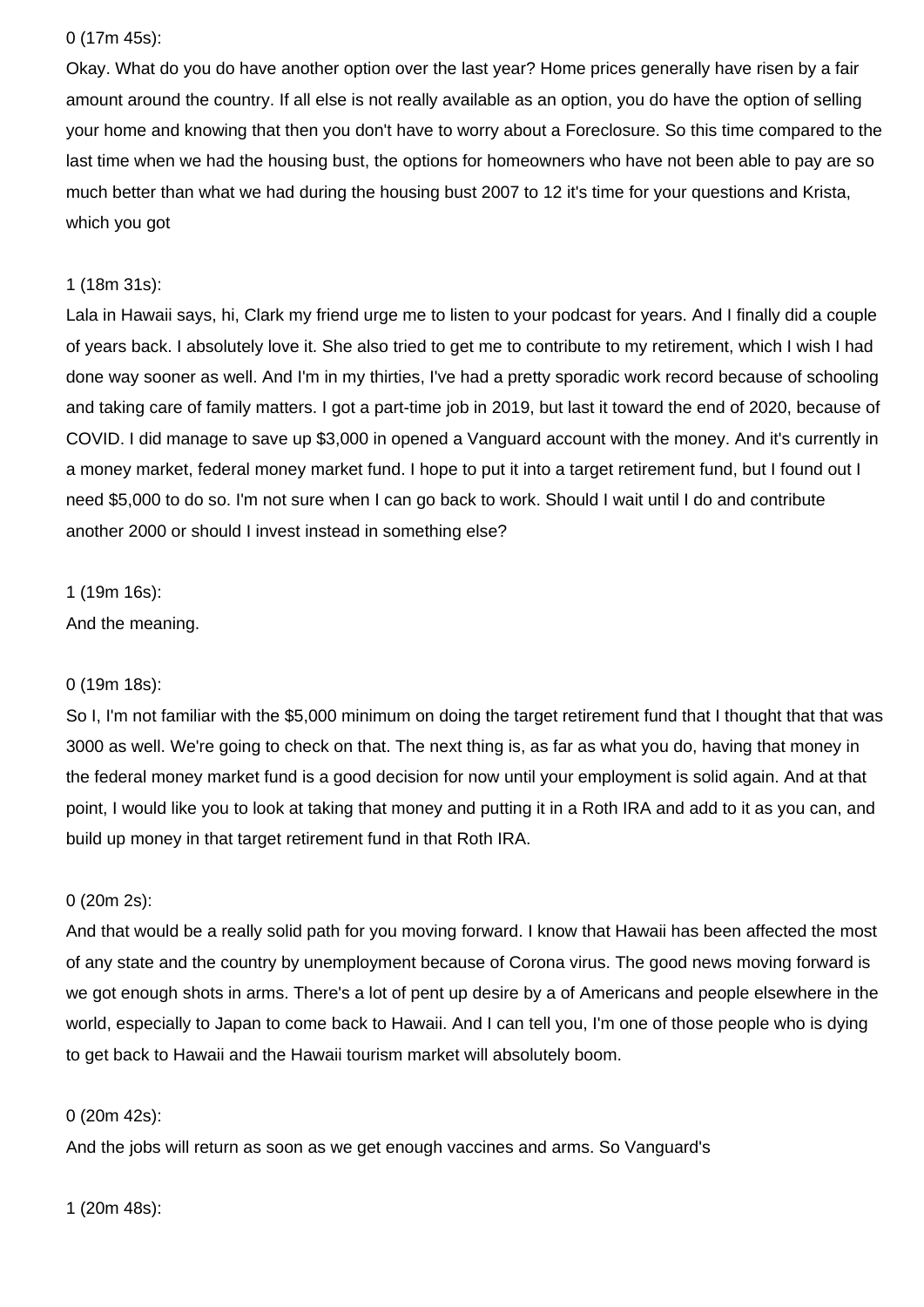A website's has a thousand dollars as the minimum with that.

# 0 (20m 51s):

And yet I didn't think it was 5,000 at one time may have been that high, but Vanguard used to have a sum of its funds used to require minimums of like 20 grand and 10 grand, but they've steadily reduced those minimums over the years,

## 1 (21m 8s):

Barbara in Florida wants to know this. Why do some gas stations like Costco have tour order more stickers on their gas pumps to prevent tampering from skimmers and other stations have none.

## 0 (21m 20s):

I don't know why Costco is so vigilant about it, but it is Costco and they are so great at everything except lately apparently how their chickens are treated. There is some ugly stuff about that, but the tampering at the gas pumps is fortunately, a temporary problem is stations are going to have to transition to much better security than they have right now, Costco, most of their pumps have already been updated to the new security standard, and addition to them having the devices on there to try to prevent scheming.

## 1 (22m 5s):

Just another reason for you to love Costco

#### 0 (22m 7s):

And Costco has a top tier gas, which has supposed to be the best quality gasoline you can get.

# 1 (22m 15s):

And it was in Florida, says I'm retired now due to disability from my career as a police officer, I don't have much in savings in a mortgage that where we are going to be able to handle I'm coming in to a small windfall of money, about \$25,000. Talking with my wife, we're going to pay off some debts, maybe \$7,000. My question is, what do I do with the money leftover to my wife's credit? She admitted that if we left it in the joint checking account, she'd be going to Starbucks every day. So we're going to move it for the time being into an account that is not linked to our debit cards. I want to eventually put it toward the roof. In the next 18 months, we have a 20 year old house with the original roof. That's starting to fail. We have water stains on the ceilings of the garage. The wife says, don't even think of the roof now.

#### 1 (22m 57s):

And to wait until it becomes a real problem who is more correct?

#### 0 (23m 5s):

Your wife is always right, except this time. If you're seeing signs of water damage, that is a clear signal that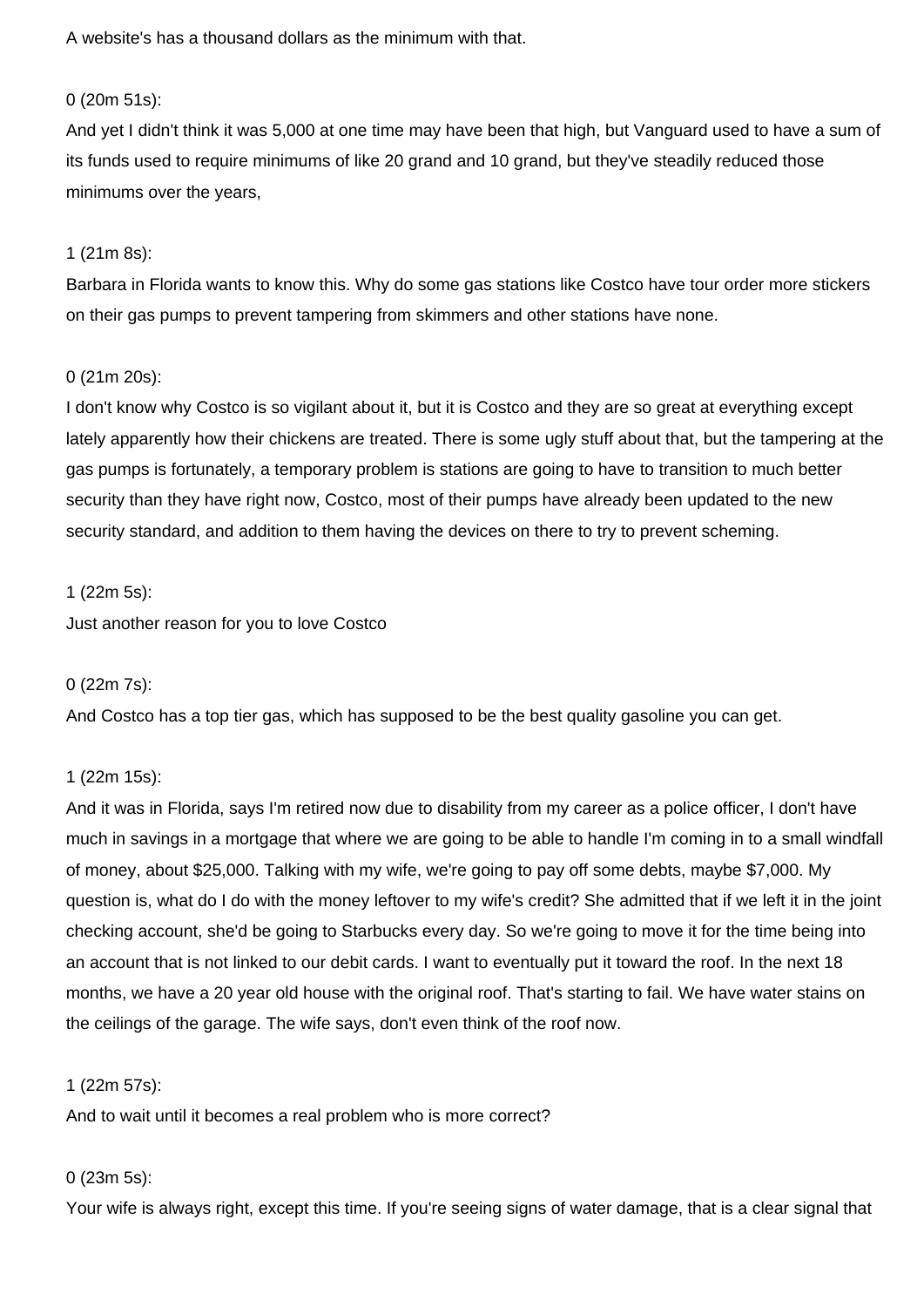you need to get a roofing inspector out to your home to do an inspection. Now, have you, it's terrible me to say, but most times if you contact a roofer, there are going to say, Oh yeah, it needs replacing like yesterday, but that's why you can hire an independent roofing inspector to do an inspection of your roof. You want to search around online for a roofing inspector to give your opinion on the condition of that roof and let you know if it's okay to go for a few more years, maybe just a repair, that one place you have that water damage showing.

## 0 (23m 54s):

Or if it is something you should go ahead and do now, and

# 1 (23m 59s):

Starbucks has Valentine's day gift cards, just FYI. How does that fit? Because he said his wife had been at, she'd go to Starbucks every day, if they kept the money in their checking account. So maybe as a compromise, since she might not be totally correct. In this case, she gets a Valentine's day Starbucks card. Why not

## 0 (24m 19s):

Gift cards to a place where coffee is less expensive than Starbucks.

## 1 (24m 24s):

Okay. So clearly she loves Starbucks though. I'm just saying they're you are with your Starbucks. I've got one of my hand. It's sad. I know

0 (24m 32s): You. And you only spend, is it \$9,000

# 1 (24m 35s):

A year? It started by now. I do. I make my own wealth thousand dollars to make a coffee at home too. But

0 (24m 41s): Krista, how many times have I talked to you that you're in the drive-through line at Starbucks?

#### 1 (24m 47s):

I don't know if it would be as many as you've been waiting for your curbside pickup it all day.

#### 0 (24m 55s):

Do you got a really affordable place? Oh, speaking of a curbside pickup, all D is rolling out curbside pickup at 500 more locations and either a in just a couple months or by the end of this year, all D we'll be the third largest supermarket chain by locations in the United States. So all D is for cheapskates and Starbucks.